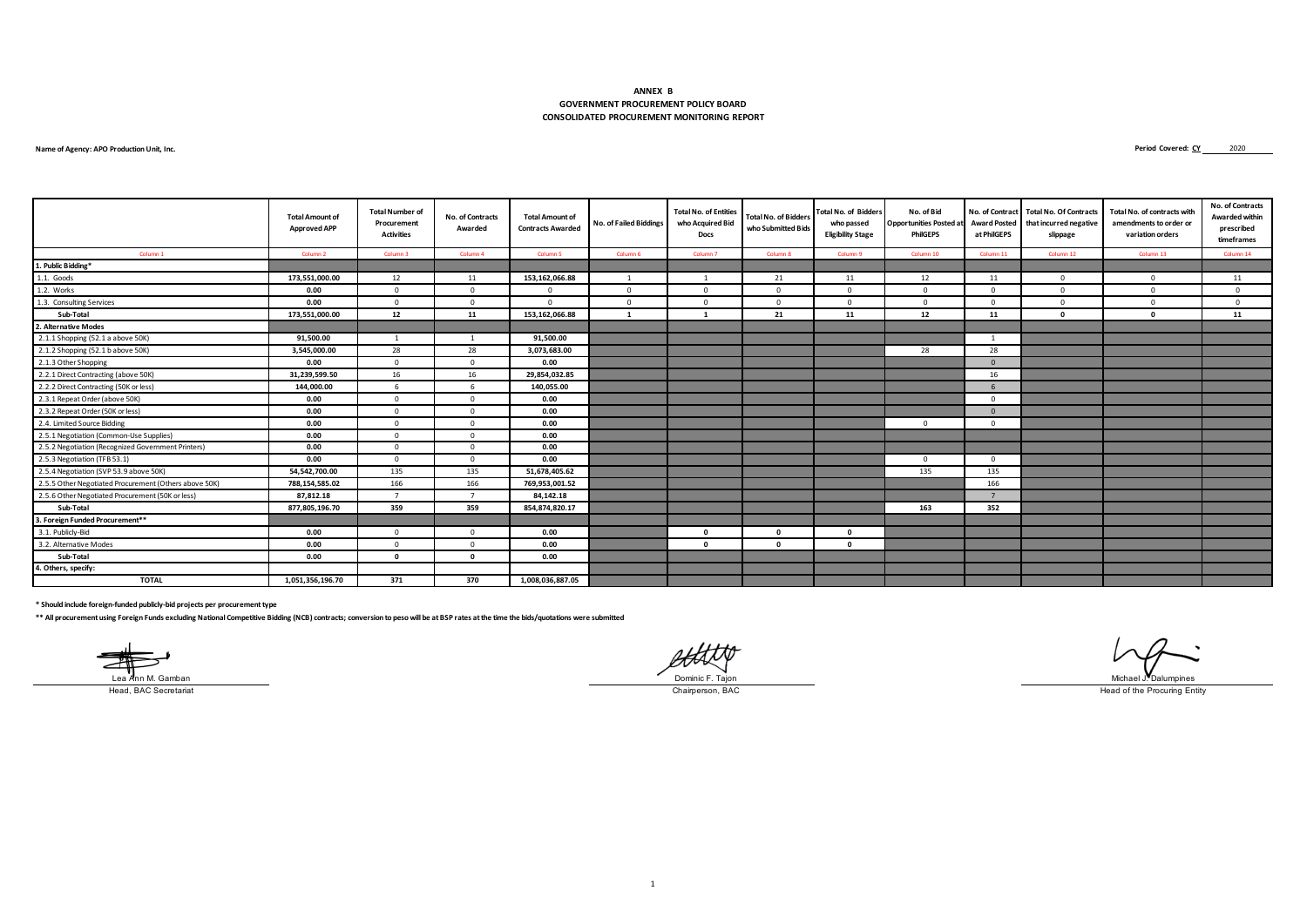| Name of Agency:                                                                                            |                                                                                                                                          | APO Production Unit, Inc.                               |                                                                                                                                                                                       | Date:                                                                                                                                                                                                                 | 29-Mar-21                                                                                                                                          |  |  |
|------------------------------------------------------------------------------------------------------------|------------------------------------------------------------------------------------------------------------------------------------------|---------------------------------------------------------|---------------------------------------------------------------------------------------------------------------------------------------------------------------------------------------|-----------------------------------------------------------------------------------------------------------------------------------------------------------------------------------------------------------------------|----------------------------------------------------------------------------------------------------------------------------------------------------|--|--|
| Name of Respondent:                                                                                        |                                                                                                                                          | Mr. Dominc F. Tajon                                     |                                                                                                                                                                                       | Position:                                                                                                                                                                                                             | <b>BAC Chairperson</b>                                                                                                                             |  |  |
|                                                                                                            |                                                                                                                                          |                                                         | according to what is asked. Please note that all questions must be answered completely.                                                                                               |                                                                                                                                                                                                                       | Instruction: Put a check (v) mark inside the box beside each condition/requirement met as provided below and then fill in the corresponding blanks |  |  |
|                                                                                                            |                                                                                                                                          |                                                         | 1. Do you have an approved APP that includes all types of procurement, given the following conditions? (5a)                                                                           |                                                                                                                                                                                                                       |                                                                                                                                                    |  |  |
|                                                                                                            |                                                                                                                                          | Agency prepares APP using the prescribed format         |                                                                                                                                                                                       |                                                                                                                                                                                                                       |                                                                                                                                                    |  |  |
|                                                                                                            | Approved APP is posted at the Procuring Entity's Website<br>please provide link: https://www.apo.gov.ph/images/files/APP-for-CY-2020.pdf |                                                         |                                                                                                                                                                                       |                                                                                                                                                                                                                       |                                                                                                                                                    |  |  |
|                                                                                                            | please provide submission date:                                                                                                          |                                                         | Submission of the approved APP to the GPPB within the prescribed deadline<br>31-Jan-20                                                                                                |                                                                                                                                                                                                                       |                                                                                                                                                    |  |  |
|                                                                                                            |                                                                                                                                          |                                                         | 2. Do you prepare an Annual Procurement Plan for Common-Use Supplies and Equipment (APP-CSE) and<br>Procure your Common-Use Supplies and Equipment from the Procurement Service? (5b) |                                                                                                                                                                                                                       |                                                                                                                                                    |  |  |
|                                                                                                            |                                                                                                                                          | Agency prepares APP-CSE using prescribed format         |                                                                                                                                                                                       |                                                                                                                                                                                                                       |                                                                                                                                                    |  |  |
|                                                                                                            | please provide submission date:                                                                                                          |                                                         | its Guidelines for the Preparation of Annual Budget Execution Plans issued annually<br>17-Dec-19                                                                                      | Submission of the APP-CSE within the period prescribed by the Department of Budget and Management in                                                                                                                  |                                                                                                                                                    |  |  |
| $\checkmark$                                                                                               |                                                                                                                                          |                                                         | Proof of actual procurement of Common-Use Supplies and Equipment from DBM-PS                                                                                                          |                                                                                                                                                                                                                       |                                                                                                                                                    |  |  |
| 3. In the conduct of procurement activities using Repeat Order, which of these conditions is/are met? (2e) |                                                                                                                                          |                                                         |                                                                                                                                                                                       |                                                                                                                                                                                                                       |                                                                                                                                                    |  |  |
|                                                                                                            |                                                                                                                                          | Original contract awarded through competitive bidding   |                                                                                                                                                                                       |                                                                                                                                                                                                                       |                                                                                                                                                    |  |  |
|                                                                                                            | The goods under the original contract must be quantifiable, divisible and consisting of at least<br>four (4) units per item              |                                                         |                                                                                                                                                                                       |                                                                                                                                                                                                                       |                                                                                                                                                    |  |  |
|                                                                                                            |                                                                                                                                          | advantageous to the government after price verification |                                                                                                                                                                                       | The unit price is the same or lower than the original contract awarded through competitive bidding which is                                                                                                           |                                                                                                                                                    |  |  |
|                                                                                                            |                                                                                                                                          |                                                         | The quantity of each item in the original contract should not exceed 25%                                                                                                              |                                                                                                                                                                                                                       |                                                                                                                                                    |  |  |
|                                                                                                            | within the same period                                                                                                                   |                                                         |                                                                                                                                                                                       | Modality was used within 6 months from the contract effectivity date stated in the NTP arising from the<br>original contract, provided that there has been a partial delivery, inspection and acceptance of the goods |                                                                                                                                                    |  |  |
|                                                                                                            |                                                                                                                                          |                                                         |                                                                                                                                                                                       | 4. In the conduct of procurement activities using Limited Source Bidding (LSB), which of these conditions is/are met? (2f)                                                                                            |                                                                                                                                                    |  |  |
|                                                                                                            |                                                                                                                                          |                                                         |                                                                                                                                                                                       | Upon recommendation by the BAC, the HOPE issues a Certification resorting to LSB as the proper modality                                                                                                               |                                                                                                                                                    |  |  |
|                                                                                                            | government authority                                                                                                                     |                                                         |                                                                                                                                                                                       | Preparation and Issuance of a List of Pre-Selected Suppliers/Consultants by the PE or an identified relevant                                                                                                          |                                                                                                                                                    |  |  |
|                                                                                                            |                                                                                                                                          |                                                         | Transmittal of the Pre-Selected List by the HOPE to the GPPB                                                                                                                          |                                                                                                                                                                                                                       |                                                                                                                                                    |  |  |
|                                                                                                            | place within the agency                                                                                                                  |                                                         |                                                                                                                                                                                       | Within 7cd from the receipt of the acknowledgement letter of the list by the GPPB, the PE posts the<br>procurement opportunity at the PhilGEPS website, agency website, if available and at any conspicuous           |                                                                                                                                                    |  |  |

5. In giving your prospective bidders sufficient period to prepare their bids, which of these conditions is/are met? (3d)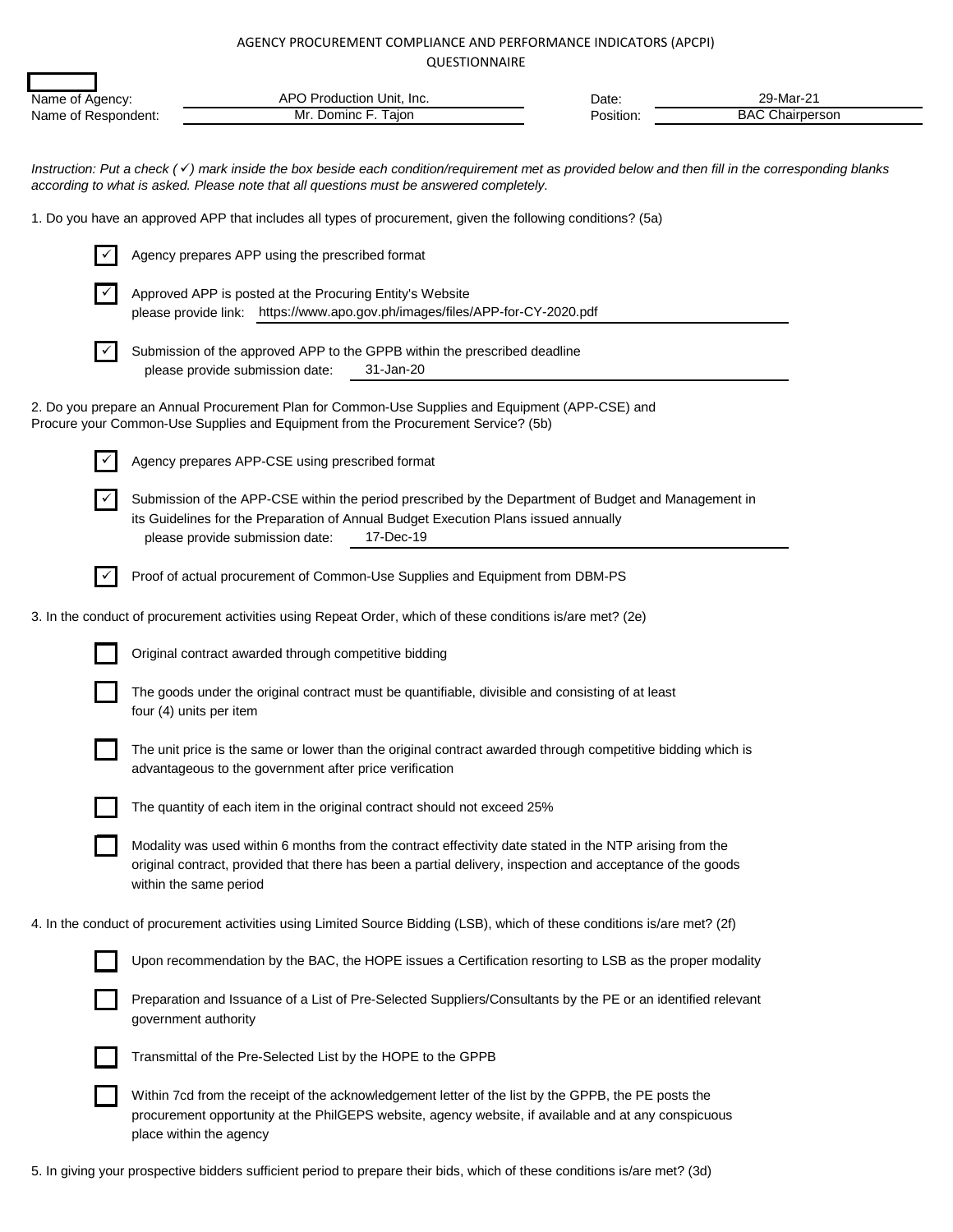

✓ Bidding documents are available at the time of advertisement/posting at the PhilGEPS website or Agency website;



Supplemental bid bulletins are issued at least seven (7) calendar days before bid opening;

Minutes of pre-bid conference are readily available within five (5) days.

6. Do you prepare proper and effective procurement documentation and technical specifications/requirements, given the the following conditions? (3e)



✓ The end-user submits final, approved and complete Purchase Requests, Terms of Reference, and other documents based on relevant characteristics, functionality and/or performance requirements, as required by the procurement office prior to the commencement of the procurement activity



No reference to brand names, except for items/parts that are compatible with the existing fleet or equipment



 $\triangledown$  Bidding Documents and Requests for Proposal/Quotation are posted at the PhilGEPS website, Agency website, if applicable, and in conspicuous places

7. In creating your BAC and BAC Secretariat which of these conditions is/are present?

## For BAC: (4a)

| I<br>× |
|--------|
|--------|

Office Order creating the Bids and Awards Committee please provide Office Order No.: Memorandum Order No. 001 Series of 2020

There are at least five (5) members of the BAC

please provide members and their respective training dates:

| Name/s                                | Date of RA 9184-related training |
|---------------------------------------|----------------------------------|
| A. Leonardo G. De Jesus               | 26-Feb-20                        |
| <b>B.</b> Percival De Castro          | 26-Feb-20                        |
| C. Dominic Benjamin Angelito F. Tajon | 26-Feb-20                        |
| D. Agapito Bragais Jr.                | 26-Feb-20                        |
| E. Ramon Matibag                      | 26-Feb-20                        |
| F.                                    |                                  |
| G.                                    |                                  |
|                                       |                                  |
| Members of BAC meet qualifications    |                                  |

For BAC Secretariat: (4b)

✓ Office Order creating of Bids and Awards Committee Secretariat or designing Procurement Unit to act as BAC Secretariat please provide Office Order No.:

✓ Majority of the members of BAC are trained on R.A. 9184

Series of 2020 - Organic Office

The Head of the BAC Secretariat meets the minimum qualifications please provide name of BAC Sec Head: Lea Ann M. Gamban

Majority of the members of BAC Secretariat are trained on R.A. 9184 please provide training date: March 4, 2020

8. Have you conducted any procurement activities on any of the following? (5c) If YES, please mark at least one (1) then, answer the question below.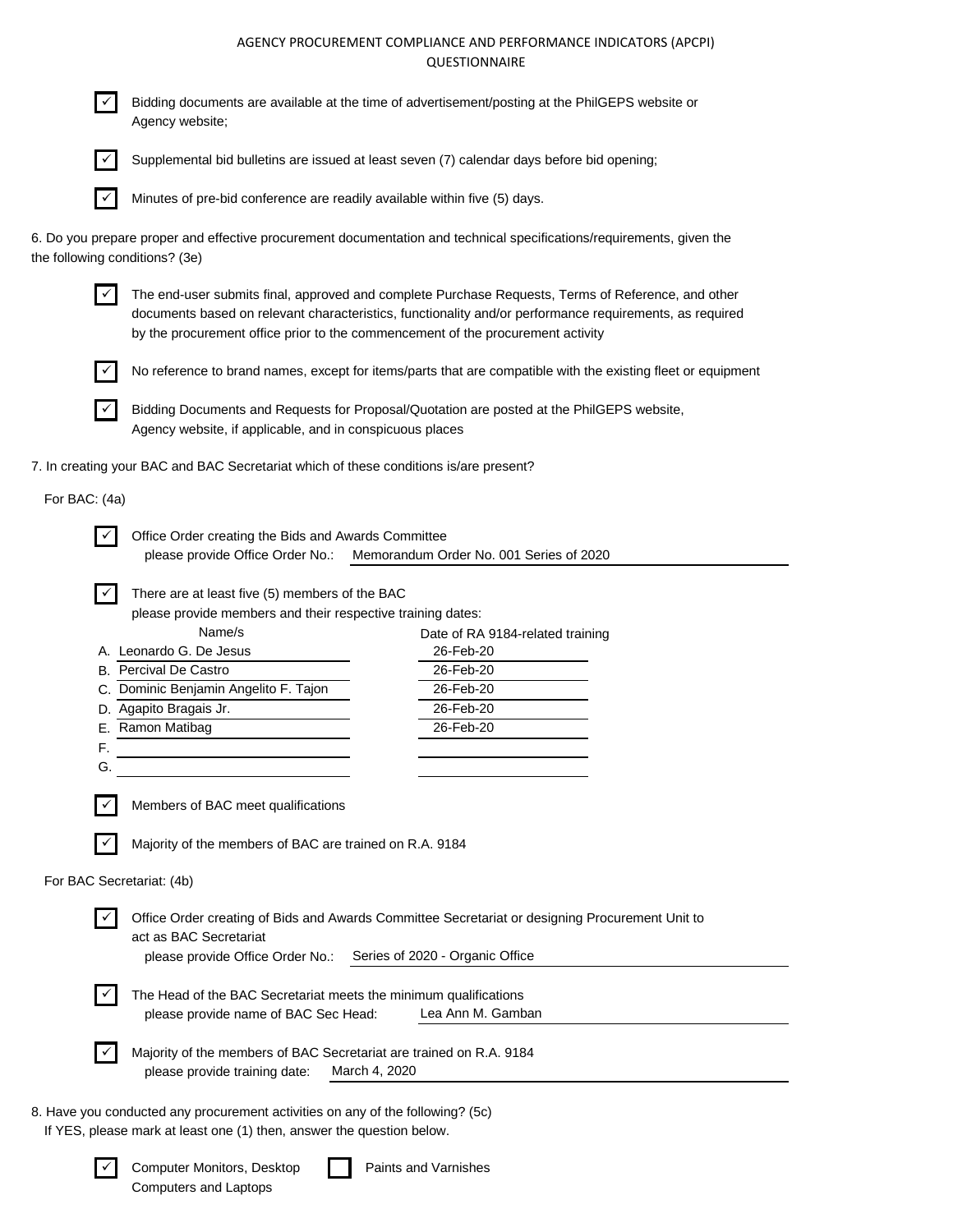|                                                                                                                                                             | AGENCY PROCUREMENT COMPLIANCE AND PERFORMANCE INDICATORS (APCPI)<br>QUESTIONNAIRE                                                                                                 |  |  |  |  |  |  |
|-------------------------------------------------------------------------------------------------------------------------------------------------------------|-----------------------------------------------------------------------------------------------------------------------------------------------------------------------------------|--|--|--|--|--|--|
|                                                                                                                                                             | Food and Catering Services                                                                                                                                                        |  |  |  |  |  |  |
|                                                                                                                                                             | Air Conditioners<br>Training Facilities / Hotels / Venues                                                                                                                         |  |  |  |  |  |  |
|                                                                                                                                                             | Vehicles                                                                                                                                                                          |  |  |  |  |  |  |
|                                                                                                                                                             | <b>Toilets and Urinals</b><br><b>Fridges and Freezers</b>                                                                                                                         |  |  |  |  |  |  |
|                                                                                                                                                             | Textiles / Uniforms and Work Clothes<br>Copiers                                                                                                                                   |  |  |  |  |  |  |
|                                                                                                                                                             | Do you use green technical specifications for the procurement activity/ies of the non-CSE item/s?                                                                                 |  |  |  |  |  |  |
|                                                                                                                                                             | Yes<br>No                                                                                                                                                                         |  |  |  |  |  |  |
|                                                                                                                                                             | 9. In determining whether you provide up-to-date procurement information easily accessible at no cost, which of<br>these conditions is/are met? (7a)                              |  |  |  |  |  |  |
| ✓                                                                                                                                                           | Agency has a working website<br>please provide link: http://www.apo.gov.ph                                                                                                        |  |  |  |  |  |  |
|                                                                                                                                                             | Procurement information is up-to-date                                                                                                                                             |  |  |  |  |  |  |
| $\checkmark$                                                                                                                                                | Information is easily accessible at no cost                                                                                                                                       |  |  |  |  |  |  |
| 10. In complying with the preparation, posting and submission of your agency's Procurement Monitoring Report,<br>which of these conditions is/are met? (7b) |                                                                                                                                                                                   |  |  |  |  |  |  |
|                                                                                                                                                             | Agency prepares the PMRs                                                                                                                                                          |  |  |  |  |  |  |
| $\checkmark$                                                                                                                                                | PMRs are promptly submitted to the GPPB<br>please provide submission dates:<br>30-Jun-20<br>1st Sem -<br>2nd Sem - 15-Mar-21                                                      |  |  |  |  |  |  |
| $\checkmark$                                                                                                                                                | PMRs are posted in the agency website<br>please provide link: https://www.apo.gov.ph/index.php/bids-and-awards-committee/bac-issuances/procurement                                |  |  |  |  |  |  |
| $\checkmark$                                                                                                                                                | PMRs are prepared using the prescribed format                                                                                                                                     |  |  |  |  |  |  |
|                                                                                                                                                             | 11. In planning of procurement activities to achieve desired contract outcomes and objectives within the target/allotted timeframe,<br>which of these conditions is/are met? (8c) |  |  |  |  |  |  |
|                                                                                                                                                             | There is an established procedure for needs analysis and/or market research                                                                                                       |  |  |  |  |  |  |
|                                                                                                                                                             | There is a system to monitor timely delivery of goods, works, and consulting services                                                                                             |  |  |  |  |  |  |
|                                                                                                                                                             | Agency complies with the thresholds prescribed for amendment to order, variation orders, and contract extensions,<br>if any, in competitively bid contracts                       |  |  |  |  |  |  |
|                                                                                                                                                             | 12. In evaluating the performance of your procurement personnel, which of these conditions is/are present? (10a)                                                                  |  |  |  |  |  |  |
|                                                                                                                                                             | Personnel roles, duties and responsibilities involving procurement are included in their individual performance<br>commitment/s                                                   |  |  |  |  |  |  |
|                                                                                                                                                             | Procuring entity communicates standards of evaluation to procurement personnel                                                                                                    |  |  |  |  |  |  |
|                                                                                                                                                             | Procuring entity and procurement personnel acts on the results and takes corresponding action                                                                                     |  |  |  |  |  |  |

13. Which of the following procurement personnel have participated in any procurement training and/or professionalization program within the past three (3) years? (10b)

Date of most recent training: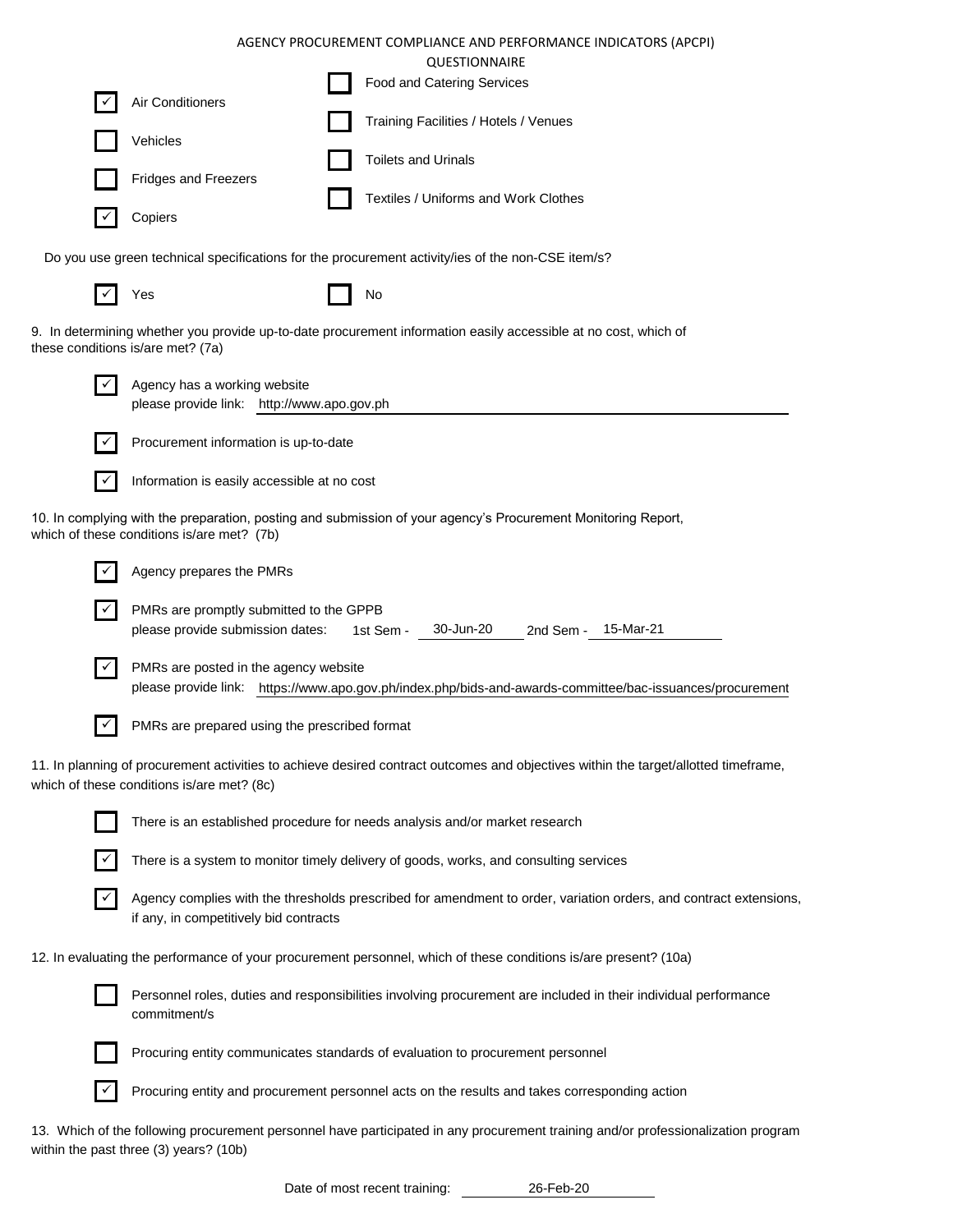| ▎✓▏                                | Head of Procuring Entity (HOPE)                                                                                 |
|------------------------------------|-----------------------------------------------------------------------------------------------------------------|
| ▎✓▎                                | Bids and Awards Committee (BAC)                                                                                 |
| $\mathsf{I} \vee \mathsf{I}$       | <b>BAC Secretariat/ Procurement/ Supply Unit</b>                                                                |
| $\mathsf{I} \checkmark \mathsf{I}$ | <b>BAC Technical Working Group</b>                                                                              |
| ▎✓▏                                | End-user Unit/s                                                                                                 |
| ╹✓                                 | Other staff                                                                                                     |
|                                    | AME take of the full critical to logic modernthic at the production concerns the moderntal production operation |

14. Which of the following is/are practised in order to ensure the private sector access to the procurement opportunities of the procuring entity? (10c)



Forum, dialogues, meetings and the like (apart from pre-bid conferences) are conducted for all prospective bidders at least once a year

✓ The PE promptly responds to all interested prospective bidders' inquiries and concerns, with available facilities and various communication channels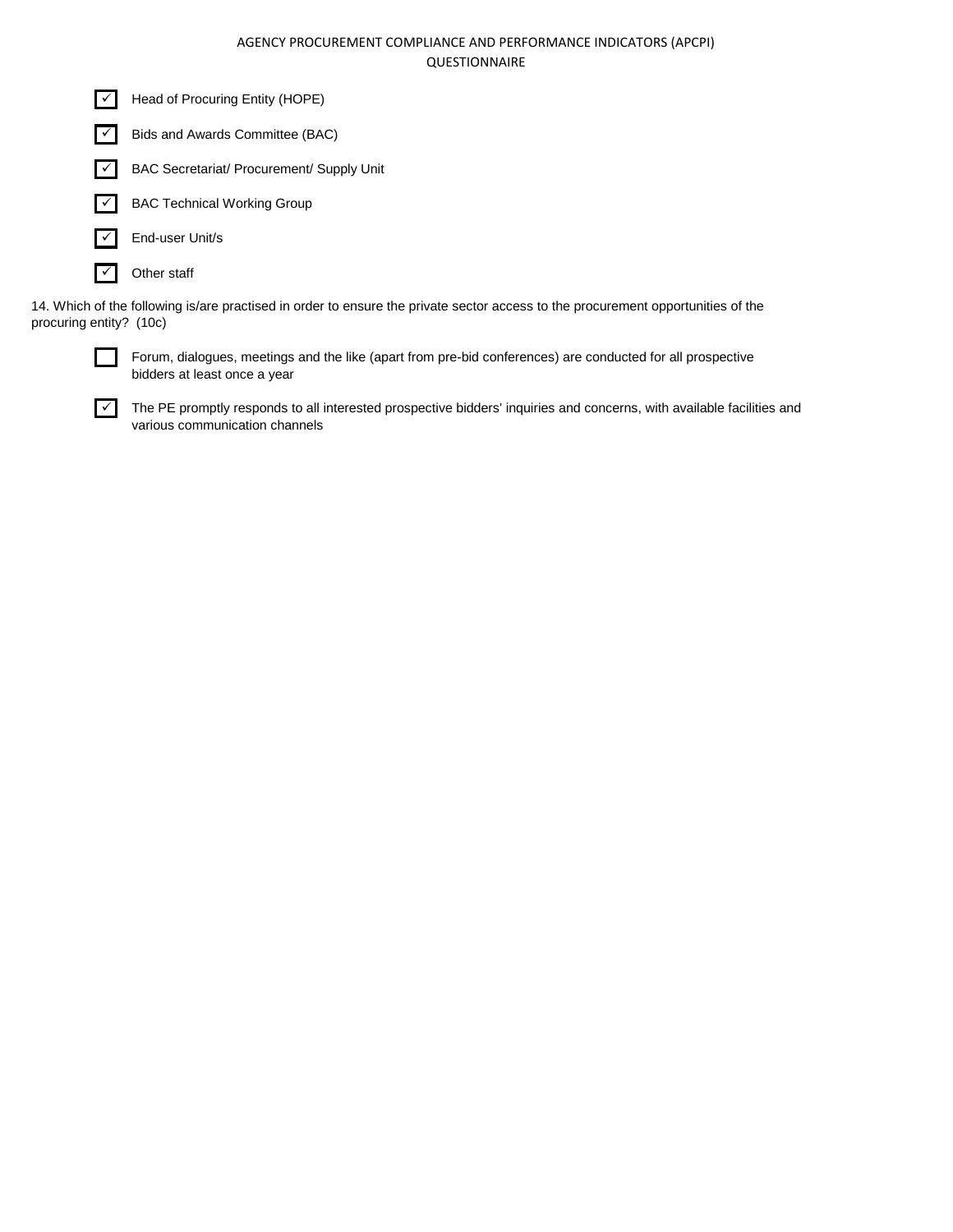15. In determining whether the BAC Secretariat has a system for keeping and maintaining procurement records, which of these conditions is/are present? (11a)



There is a list of procurement related documents that are maintained for a period of at least five years



The documents are kept in a duly designated and secure location with hard copies kept in appropriate filing cabinets and electronic copies in dedicated computers



The documents are properly filed, segregated, easy to retrieve and accessible to authorized users and audit personnel

16. In determining whether the Implementing Units has a system for keeping and maintaining procurement records, which of these conditions is/are present? (11b)



There is a list of contract management related documents that are maintained for a period of at least five years



The documents are kept in a duly designated and secure location with hard copies kept in appropriate filing cabinets and electronic copies in dedicated computers



The documents are properly filed, segregated, easy to retrieve and accessible to authorized users and audit personnel

17. In determining if the agency has defined procedures or standards for quality control, acceptance and inspection of goods, works and services, which of these conditions is/are present? (12a)



Agency has written procedures for quality control, acceptance and inspection of goods, services and works

Have you procured Infrastructure projects through any mode of procurement for the past year?

| Yes | $\sqrt{}$ No |
|-----|--------------|
|     |              |

If YES, please answer the following:



Supervision of civil works is carried out by qualified construction supervisors Name of Civil Works Supervisor:

Agency implements CPES for its works projects and uses results to check contractors' qualifications (applicable for works only) Name of CPES Evaluator:

18. How long will it take for your agency to release the final payment to your supplier/service provider or contractor/consultant,once documents are complete? (12b) 30 days 30

19.When inviting Observers for the following procurement activities, which of these conditions is/are met? (13a)

- A. Eligibility Checking (For Consulting Services Only)
- B. Shortlisting (For Consulting Services Only) C. Pre-bid conference
- 
- D. Preliminary examination of bids
- E. Bid evaluation
- F. Post-qualification



Observers are invited to attend stages of procurement as prescribed in the IRR



Observers are allowed access to and be provided documents, free of charge, as stated in the IRR

Observer reports, if any, are promptly acted upon by the procuring entity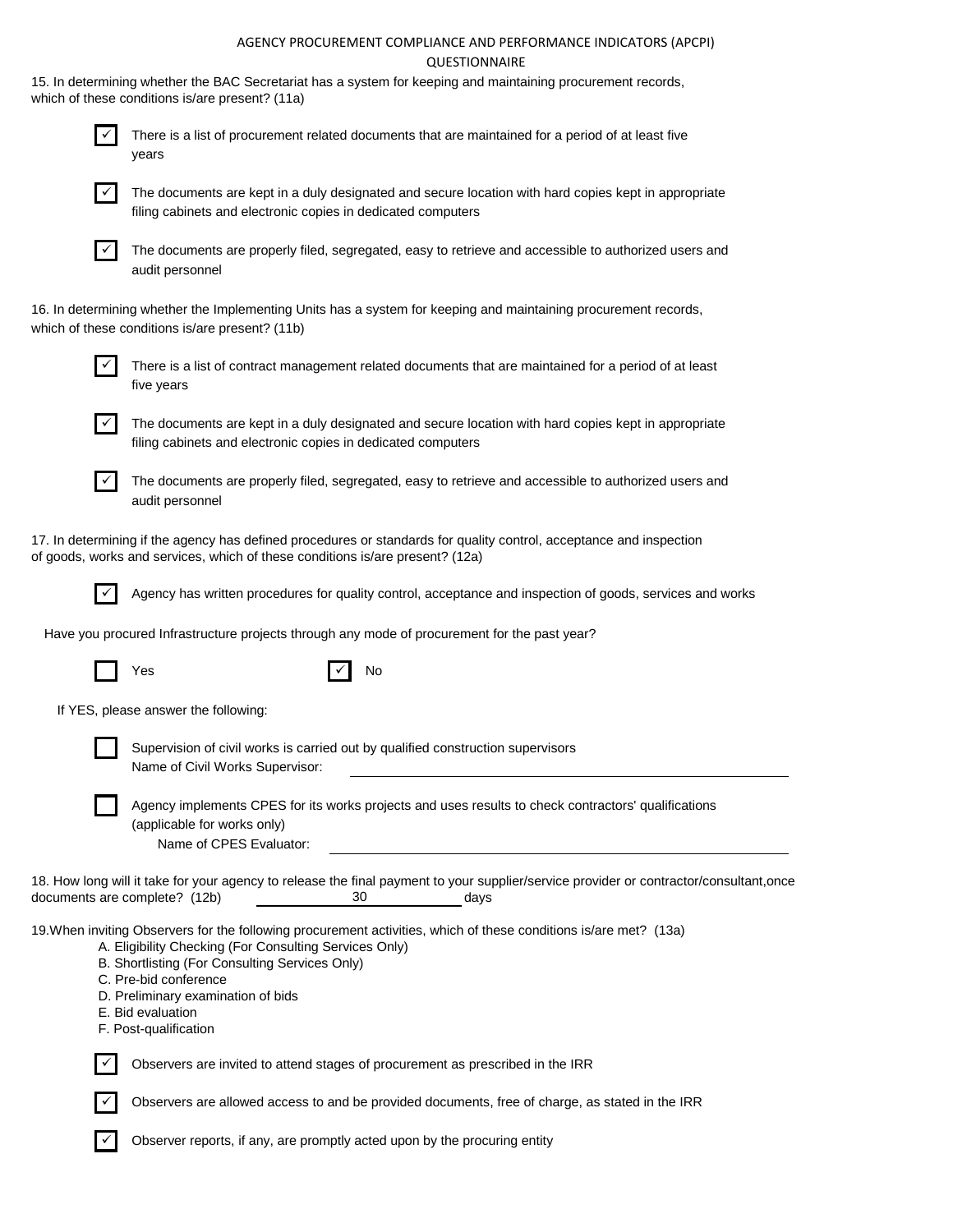20. In creating and operating your Internal Audit Unit (IAU) that performs specialized procurement audits, which set of conditions were present? (14a)

|                                  | Creation of Internal Audit Unit (IAU) in the agency<br>Agency Order/DBM Approval of IAU position/s:                                                                                                      | IAUM No. 2020-002 dated 3 February 2020 |  |  |  |  |
|----------------------------------|----------------------------------------------------------------------------------------------------------------------------------------------------------------------------------------------------------|-----------------------------------------|--|--|--|--|
|                                  | Conduct of audit of procurement processes and transactions by the IAU within the last three years                                                                                                        |                                         |  |  |  |  |
|                                  | Internal audit recommendations on procurement-related matters are implemented within 6 months of the submission<br>of the internal auditor's report                                                      |                                         |  |  |  |  |
| report? (14b)                    | 21. Are COA recommendations responded to or implemented within six months of the submission of the auditors'                                                                                             |                                         |  |  |  |  |
| $\checkmark$                     | Yes (percentage of COA recommendations responded to or implemented within six months)<br>65 %                                                                                                            |                                         |  |  |  |  |
|                                  | No procurement related recommendations received                                                                                                                                                          |                                         |  |  |  |  |
|                                  | 22. In determining whether the Procuring Entity has an efficient procurement complaints system and has the capacity<br>to comply with procedural requirements, which of conditions is/are present? (15a) |                                         |  |  |  |  |
|                                  | The HOPE resolved Protests within seven (7) calendar days per Section 55 of the IRR                                                                                                                      |                                         |  |  |  |  |
|                                  | The BAC resolved Requests for Reconsideration within seven (7) calendar days per Section 55 of the IRR                                                                                                   |                                         |  |  |  |  |
| $\checkmark$                     | Procuring entity acts upon and adopts specific measures to address procurement-related complaints,<br>referrals, subpoenas by the Omb, COA, GPPB or any quasi-judicial/quasi-administrative body         |                                         |  |  |  |  |
| conditions is/are present? (16a) | 23. In determining whether agency has a specific anti-corruption program/s related to procurement, which of these                                                                                        |                                         |  |  |  |  |
|                                  | Agency has a specific office responsible for the implementation of good governance programs                                                                                                              |                                         |  |  |  |  |
|                                  | Agency implements a specific good governance program including anti-corruption and integrity development                                                                                                 |                                         |  |  |  |  |

 $\vee$  Agency implements specific policies and procedures in place for detection and prevention of corruption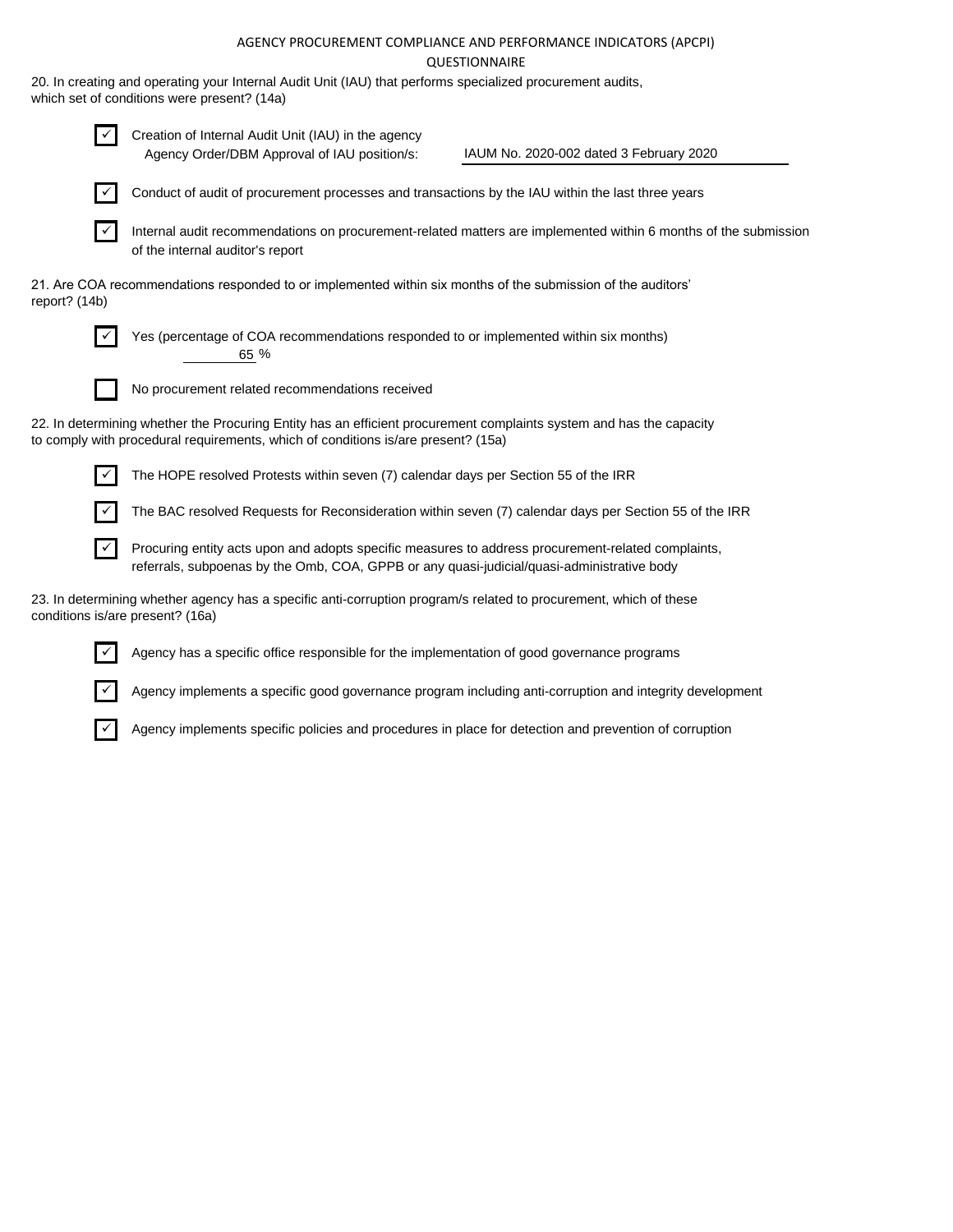**Name of Agency: APO Production Unit, Inc. Name of Evaluator: \_\_\_\_\_\_\_\_\_\_\_\_\_\_\_\_\_\_ Date of Self Assessment: 29-March-2021 Position: \_\_\_\_\_\_\_\_\_\_\_\_\_\_\_\_\_\_\_\_\_\_\_\_\_\_\_**

| No. | <b>Assessment Conditions</b>                                                                                                                                                      | <b>Agency Score</b> | <b>APCPI Rating*</b> | Comments/Findings to the<br><b>Indicators and SubIndicators</b> | <b>Supporting Information/Documentation</b><br>(Not to be Included in the Evaluation                           |  |  |
|-----|-----------------------------------------------------------------------------------------------------------------------------------------------------------------------------------|---------------------|----------------------|-----------------------------------------------------------------|----------------------------------------------------------------------------------------------------------------|--|--|
|     | PILLAR I. LEGISLATIVE AND REGULATORY FRAMEWORK                                                                                                                                    |                     |                      |                                                                 |                                                                                                                |  |  |
|     | Indicator 1. Competitive Bidding as Default Method of Procurement                                                                                                                 |                     |                      |                                                                 |                                                                                                                |  |  |
| 1.a | Percentage of competitive bidding and limited source<br>bidding contracts in terms of amount of total procurement                                                                 | 15.19%              | 0.00                 |                                                                 | <b>PMRs</b>                                                                                                    |  |  |
| 1.b | Percentage of competitive bidding and limited source<br>bidding contracts in terms of volume of total procurement                                                                 | 2.97%               | 0.00                 |                                                                 | <b>PMRs</b>                                                                                                    |  |  |
|     |                                                                                                                                                                                   |                     |                      |                                                                 |                                                                                                                |  |  |
|     | Indicator 2. Limited Use of Alternative Methods of Procurement                                                                                                                    |                     |                      |                                                                 |                                                                                                                |  |  |
| 2.a | Percentage of shopping contracts in terms of amount of total<br>procurement                                                                                                       | 0.31%               | 3.00                 |                                                                 | <b>PMRs</b>                                                                                                    |  |  |
| 2.b | Percentage of negotiated contracts in terms of amount of<br>total procurement                                                                                                     | 81.52%              | 0.00                 |                                                                 | <b>PMRs</b>                                                                                                    |  |  |
| 2.c | Percentage of direct contracting in terms of amount of total<br>procurement                                                                                                       | 2.98%               | 2.00                 |                                                                 | <b>PMRs</b>                                                                                                    |  |  |
| 2.d | Percentage of repeat order contracts in terms of amount of<br>total procurement                                                                                                   | 0.00%               | 3.00                 |                                                                 | <b>PMRs</b>                                                                                                    |  |  |
| 2.e | Compliance with Repeat Order procedures                                                                                                                                           | n/a                 | n/a                  |                                                                 | Procurement documents relative to<br>conduct of Repeat Order                                                   |  |  |
| 2.f | Compliance with Limited Source Bidding procedures                                                                                                                                 | n/a                 | n/a                  |                                                                 | Procurement documents relative to<br>conduct of Limited Source Bidding                                         |  |  |
|     |                                                                                                                                                                                   |                     |                      |                                                                 |                                                                                                                |  |  |
|     | Indicator 3. Competitiveness of the Bidding Process                                                                                                                               |                     |                      |                                                                 |                                                                                                                |  |  |
| 3.a | Average number of entities who acquired bidding documents                                                                                                                         | 0.08                | 0.00                 |                                                                 | Agency records and/or PhilGEPS records                                                                         |  |  |
| 3.b | Average number of bidders who submitted bids                                                                                                                                      | 1.75                | 0.00                 |                                                                 | Abstract of Bids or other agency records                                                                       |  |  |
| 3.c | Average number of bidders who passed eligibility stage                                                                                                                            | 0.92                | 0.00                 |                                                                 | Abstract of Bids or other agency records                                                                       |  |  |
| 3.d | Sufficiency of period to prepare bids                                                                                                                                             | Fully<br>Compliant  | 3.00                 |                                                                 | Agency records and/or PhilGEPS records                                                                         |  |  |
| 3.e | Use of proper and effective procurement documentation and<br>technical specifications/requirements                                                                                | Fully<br>Compliant  | 3.00                 |                                                                 | Cost Benefit Analysis, Work Plans,<br>Technical Specifications included in<br>bidding documents                |  |  |
|     |                                                                                                                                                                                   |                     |                      |                                                                 |                                                                                                                |  |  |
|     |                                                                                                                                                                                   | Average I           | 1.27                 |                                                                 |                                                                                                                |  |  |
|     | PILLAR II. AGENCY INSTITUTIONAL FRAMEWORK AND MANAGEMENT CAPACITY                                                                                                                 |                     |                      |                                                                 |                                                                                                                |  |  |
|     | <b>Indicator 4. Presence of Procurement Organizations</b>                                                                                                                         |                     |                      |                                                                 | Verify copy of Order creating BAC;                                                                             |  |  |
| 4.a | Creation of Bids and Awards Committee(s)                                                                                                                                          | Fully<br>Compliant  | 3.00                 |                                                                 | Organizational Chart; and Certification of<br>Training                                                         |  |  |
|     | 4.b Presence of a BAC Secretariat or Procurement Unit                                                                                                                             | Fully<br>Compliant  | 3.00                 |                                                                 | Verify copy of Order creating BAC<br>Secretariat; Organizational Chart; and<br>Certification of Training       |  |  |
|     |                                                                                                                                                                                   |                     |                      |                                                                 |                                                                                                                |  |  |
|     | Indicator 5. Procurement Planning and Implementation                                                                                                                              |                     |                      |                                                                 |                                                                                                                |  |  |
| 5.a | An approved APP that includes all types of procurement                                                                                                                            | Compliant           | 3.00                 |                                                                 | Copy of APP and its supplements (if any)                                                                       |  |  |
| 5.b | Preparation of Annual Procurement Plan for Common-Use<br>Supplies and Equipment (APP-CSE) and Procurement of<br>Common-Use Supplies and Equipment from the Procurement<br>Service | Fully<br>Compliant  | 3.00                 |                                                                 | APP, APP-CSE, PMR                                                                                              |  |  |
| 5.c | Existing Green Specifications for GPPB-identified non-CSE<br>items are adopted                                                                                                    | Compliant           | 3.00                 |                                                                 | ITBs and/or RFQs clearly<br>indicate the use of green technical<br>specifications for the procurement activity |  |  |
|     |                                                                                                                                                                                   |                     |                      |                                                                 |                                                                                                                |  |  |
|     | Indicator 6. Use of Government Electronic Procurement System                                                                                                                      |                     |                      |                                                                 |                                                                                                                |  |  |
| 6.a | Percentage of bid opportunities posted by the PhilGEPS-<br>registered Agency                                                                                                      | 100.00%             | 3.00                 |                                                                 | Agency records and/or PhilGEPS records                                                                         |  |  |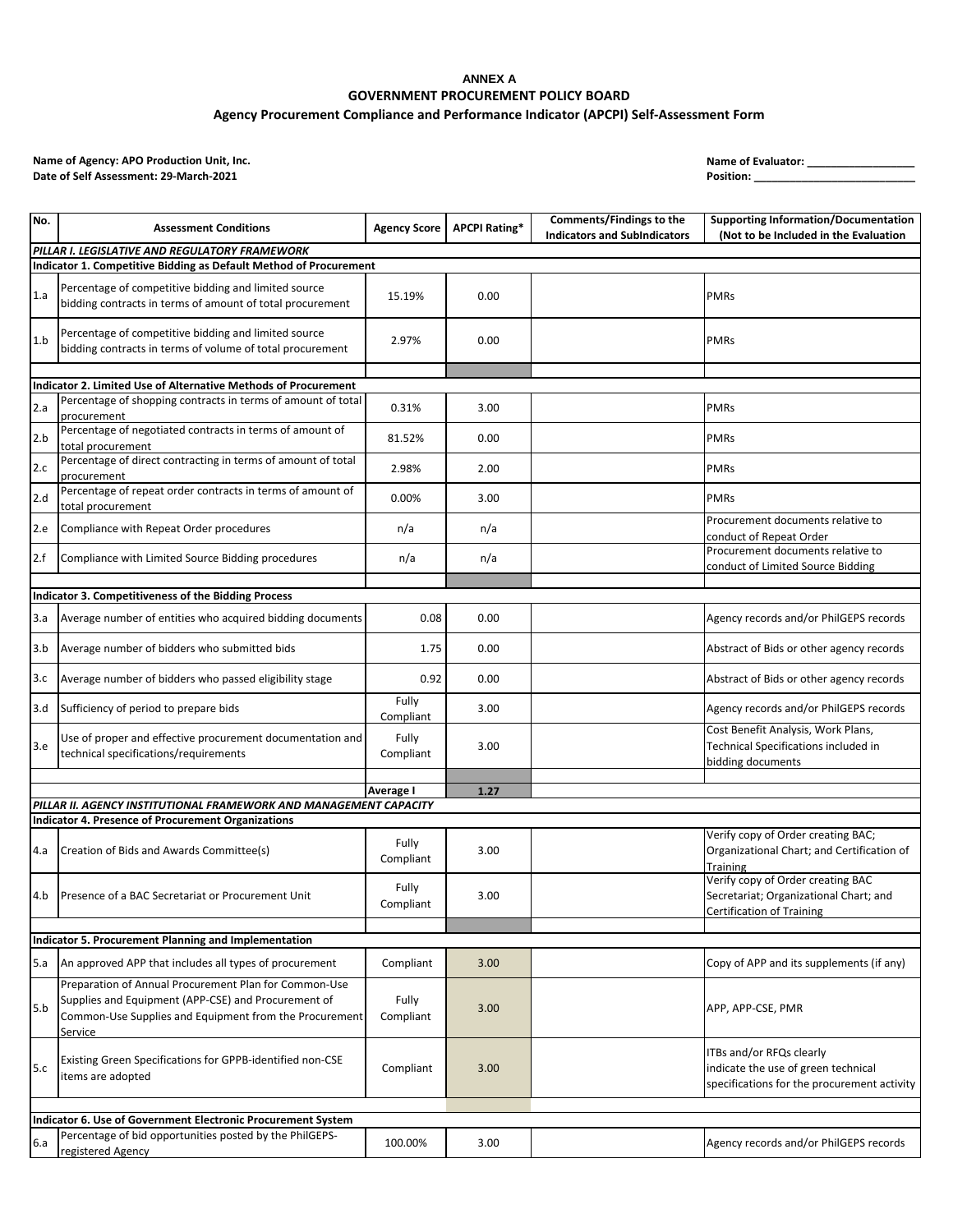**Name of Agency: APO Production Unit, Inc. Name of Evaluator: \_\_\_\_\_\_\_\_\_\_\_\_\_\_\_\_\_\_ Date of Self Assessment: 29-March-2021 Position: \_\_\_\_\_\_\_\_\_\_\_\_\_\_\_\_\_\_\_\_\_\_\_\_\_\_\_**

| No. | <b>Assessment Conditions</b>                                                                                   | <b>Agency Score</b> | <b>APCPI Rating*</b> | Comments/Findings to the<br><b>Indicators and SubIndicators</b> | <b>Supporting Information/Documentation</b><br>(Not to be Included in the Evaluation |
|-----|----------------------------------------------------------------------------------------------------------------|---------------------|----------------------|-----------------------------------------------------------------|--------------------------------------------------------------------------------------|
| 6.b | Percentage of contract award information posted by the<br>PhilGEPS-registered Agency                           | 100.00%             | 3.00                 |                                                                 | Agency records and/or PhilGEPS records                                               |
| 6c  | Percentage of contract awards procured through alternative<br>methods posted by the PhilGEPS-registered Agency | 97.98%              | 3.00                 |                                                                 | Agency records and/or PhilGEPS records                                               |
|     |                                                                                                                |                     |                      |                                                                 |                                                                                      |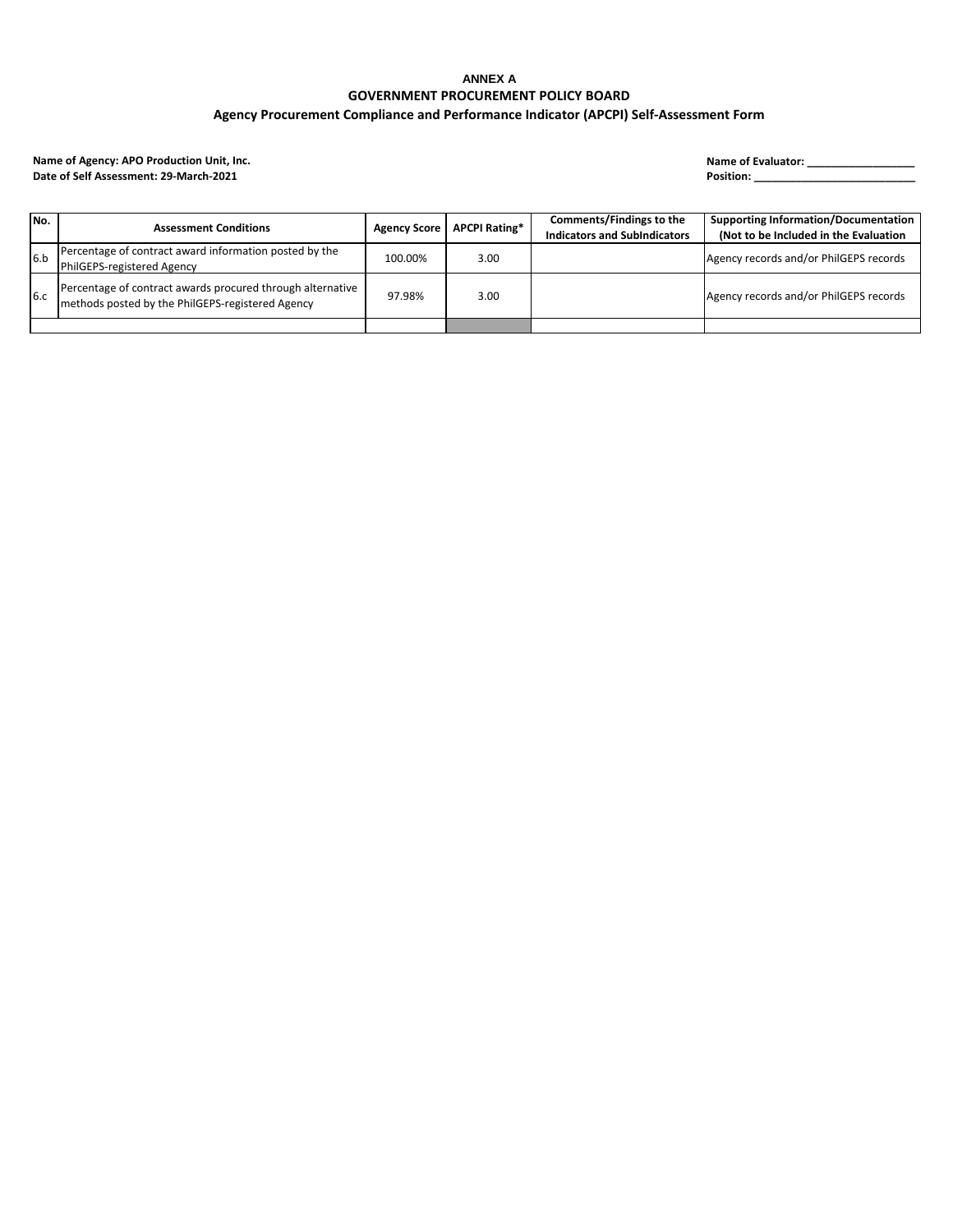**Name of Agency: APO Production Unit, Inc. Name of Evaluator: \_\_\_\_\_\_\_\_\_\_\_\_\_\_\_\_\_\_** Date of Self Assessment: 29-March-2021

| Name of Evaluator: |  |
|--------------------|--|
| Position:          |  |

| No.  | <b>Assessment Conditions</b>                                                                                                                                 | <b>Agency Score</b> | <b>APCPI Rating*</b> | Comments/Findings to the | <b>Supporting Information/Documentation</b>                                                                                                                                                         |  |  |  |
|------|--------------------------------------------------------------------------------------------------------------------------------------------------------------|---------------------|----------------------|--------------------------|-----------------------------------------------------------------------------------------------------------------------------------------------------------------------------------------------------|--|--|--|
|      | <b>Indicators and SubIndicators</b><br>(Not to be Included in the Evaluation<br>Indicator 7. System for Disseminating and Monitoring Procurement Information |                     |                      |                          |                                                                                                                                                                                                     |  |  |  |
| 7.a  | Presence of website that provides up-to-date procurement<br>information easily accessible at no cost                                                         | Fully<br>Compliant  | 3.00                 |                          | Identify specific procurement-related<br>portion in the agency website and specific<br>website links                                                                                                |  |  |  |
| 7.b  | Preparation of Procurement Monitoring Reports using the<br>GPPB-prescribed format, submission to the GPPB, and<br>posting in agency website                  | Fully<br>Compliant  | 3.00                 |                          | Copy of PMR and received copy that it was<br>submitted to GPPB                                                                                                                                      |  |  |  |
|      |                                                                                                                                                              |                     |                      |                          |                                                                                                                                                                                                     |  |  |  |
|      | PILLAR III. PROCUREMENT OPERATIONS AND MARKET PRACTICES                                                                                                      | Average II          | 3.00                 |                          |                                                                                                                                                                                                     |  |  |  |
|      | Indicator 8. Efficiency of Procurement Processes                                                                                                             |                     |                      |                          |                                                                                                                                                                                                     |  |  |  |
| 8.a  | Percentage of total amount of contracts signed within the<br>assessment year against total amount in the approved APPs                                       | 95.88%              | 3.00                 |                          | APP (including Supplemental<br>amendments, if any) and PMRs                                                                                                                                         |  |  |  |
| 8.b  | Percentage of total number of contracts signed against total<br>number of procurement projects done through competitive<br>bidding                           | 91.67%              | 1.00                 |                          | APP(including Supplemental amendments,<br>if any)and PMRs                                                                                                                                           |  |  |  |
| 8.c  | Planned procurement activities achieved desired contract<br>outcomes and objectives within the target/allotted<br>timeframe                                  | Not Compliant       | 0.00                 |                          | Agency Procedures/Systems for the<br>conduct of needs analysis or market<br>research, monitoring of timely delivery of<br>goods, works, or services                                                 |  |  |  |
|      |                                                                                                                                                              |                     |                      |                          | Contracts with amendments and<br>variations to order amount to 10% or less                                                                                                                          |  |  |  |
|      | <b>Indicator 9. Compliance with Procurement Timeframes</b>                                                                                                   |                     |                      |                          |                                                                                                                                                                                                     |  |  |  |
| 9.a  | Percentage of contracts awarded within prescribed period of<br>action to procure goods                                                                       | 100.00%             | 3.00                 |                          | <b>PMRs</b>                                                                                                                                                                                         |  |  |  |
| 9.b  | Percentage of contracts awarded within prescribed period of<br>action to procure infrastructure projects                                                     | n/a                 | n/a                  |                          | <b>PMRs</b>                                                                                                                                                                                         |  |  |  |
| 9.c  | Percentage of contracts awarded within prescribed period of<br>action to procure consulting services                                                         | n/a                 | n/a                  |                          | <b>PMRs</b>                                                                                                                                                                                         |  |  |  |
|      | Indicator 10. Capacity Building for Government Personnel and Private Sector Participants                                                                     |                     |                      |                          |                                                                                                                                                                                                     |  |  |  |
| 10.a | There is a system within the procuring entity to evaluate the<br>performance of procurement personnel on a regular basis                                     | Not Compliant       | 0.00                 |                          | Samples of forms used to evaluating<br>procurement performance on top of or<br>incorporated within the regular<br>assessment for Procurement Personnel                                              |  |  |  |
| 10.b | Percentage of participation of procurement staff in<br>procurement training and/or professionalization program                                               | 100.00%             | 3.00                 |                          | Ask for copies of Office Orders, training<br>modules, list of participants, schedules of<br>actual training conducted                                                                               |  |  |  |
|      | The procuring entity has open dialogue with private sector<br>10.c and ensures access to the procurement opportunities of the<br>procuring entity            | Compliant           | 3.00                 |                          | Ask for copies of documentation of<br>activities for bidders                                                                                                                                        |  |  |  |
|      |                                                                                                                                                              |                     |                      |                          |                                                                                                                                                                                                     |  |  |  |
|      | Indicator 11. Management of Procurement and Contract Management Records                                                                                      |                     |                      |                          | Verify actual procurement records and                                                                                                                                                               |  |  |  |
| 11.a | The BAC Secretariat has a system for keeping and<br>maintaining procurement records                                                                          | Fully<br>Compliant  | 3.00                 |                          | time it took to retrieve records (should be<br>no more than two hours)<br>Refer to Section 4.1 of User's Manual for<br>list of procurement-related documents for<br>record-keeping and maintenance. |  |  |  |
|      | Implementing Units has and is implementing a system for<br>11.b keeping and maintaining complete and easily retrievable<br>contract management records       | Fully<br>Compliant  | 3.00                 |                          | Verify actual contract management<br>records and time it took to retrieve<br>records should be no more than two hours                                                                               |  |  |  |
|      | <b>Indicator 12. Contract Management Procedures</b>                                                                                                          |                     |                      |                          |                                                                                                                                                                                                     |  |  |  |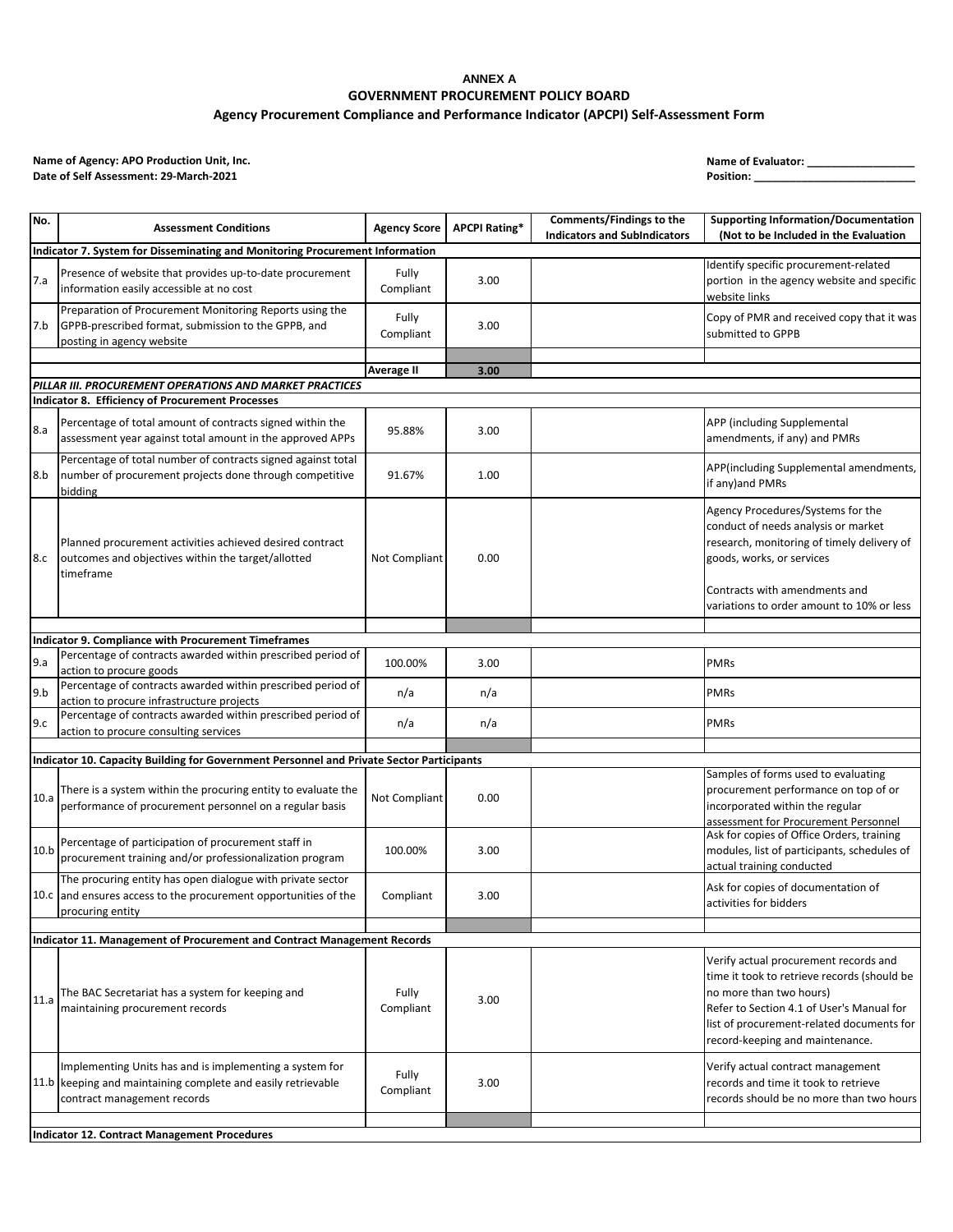**Name of Agency: APO Production Unit, Inc. Name of Evaluator: \_\_\_\_\_\_\_\_\_\_\_\_\_\_\_\_\_\_ Date of Self Assessment: 29-March-2021 Position: \_\_\_\_\_\_\_\_\_\_\_\_\_\_\_\_\_\_\_\_\_\_\_\_\_\_\_**

| No. | <b>Assessment Conditions</b>                                                                                                                                                       | <b>Agency Score</b>     | <b>APCPI Rating*</b> | Comments/Findings to the<br><b>Indicators and SubIndicators</b> | <b>Supporting Information/Documentation</b><br>(Not to be Included in the Evaluation                                    |
|-----|------------------------------------------------------------------------------------------------------------------------------------------------------------------------------------|-------------------------|----------------------|-----------------------------------------------------------------|-------------------------------------------------------------------------------------------------------------------------|
|     | Agency has defined procedures or standards in such areas as<br>12.a quality control, acceptance and inspection, supervision of<br>works and evaluation of contractors' performance | Fully<br>Compliant      | 3.00                 |                                                                 | Verify copies of written procedures for<br>quality control, acceptance and inspection;<br><b>CPES</b> evaluation formsz |
|     | 12.b Timely Payment of Procurement Contracts                                                                                                                                       | On or before<br>30 days | 3.00                 |                                                                 | Ask Finance or Accounting Head of Agency<br>for average period for the release of<br>payments for procurement contracts |
|     |                                                                                                                                                                                    |                         |                      |                                                                 |                                                                                                                         |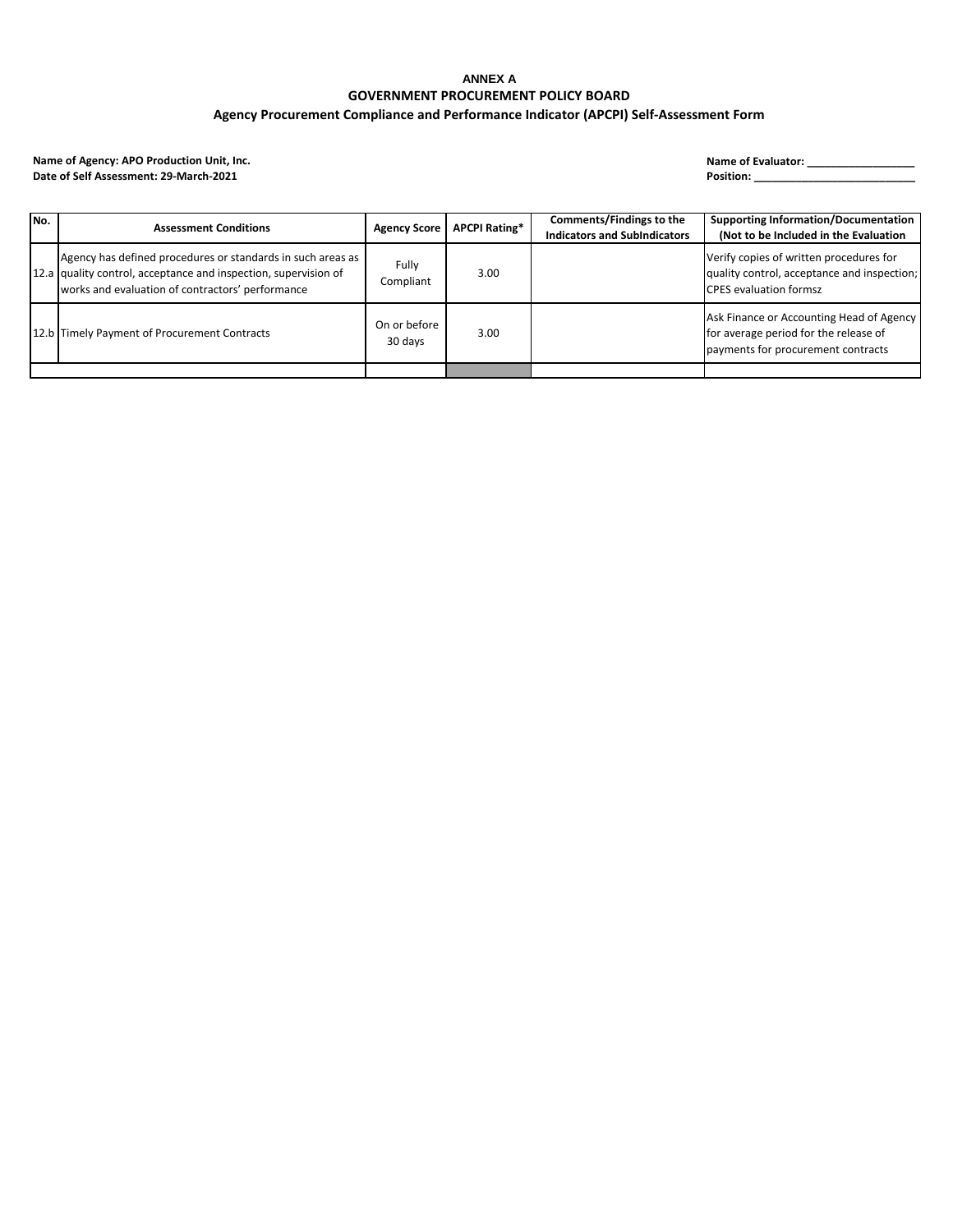Name of Agency: APO Production Unit, Inc. **Name of Evaluator:** Let unit and the Unit of Evaluator: Let unit and the Unit of Evaluator: Let unit and the Unit of Evaluator: Let unit and the Unit of Evaluator: Let unit and th **Date of Self Assessment: 29-March-2021 Position: \_\_\_\_\_\_\_\_\_\_\_\_\_\_\_\_\_\_\_\_\_\_\_\_\_\_\_**

14.a

**No. Assessment Conditions Agency Score APCPI Rating\* Comments/Findings to the** <br> **Agency Score APCPI Rating\* Conditional and Cubbe Limited and Cubbe APCPI Rating\* Indicators and SubIndicators Supporting Information/Documentation (Not to be Included in the Evaluation Average III 2.27** *PILLAR IV. INTEGRITY AND TRANSPARENCY OF AGENCY PROCUREMENT SYSTEM* **Indicator 13. Observer Participation in Public Bidding**  13.a Observers are invited to attend stages of procurement as prescribed in the IRR Fully Equity 3.00 Verify copies of Invitation Letters to CSOs and professional associations and COA (List and average number of CSOs and PAs invited shall be noted.) **Indicator 14. Internal and External Audit of Procurement Activities** Creation and operation of Internal Audit Unit (IAU) that performs specialized procurement audits Fully Equity 3.00 Verify copy of Order or show actual organizational chart showing IAU, auidt reports, action plans and IAU recommendations 14.b Audit Reports on procurement related transactions Between 61- 70.99% compliance 1.00 Verify COA Annual Audit Report on Action on Prior Year's Audit Recommendations **Indicator 15. Capacity to Handle Procurement Related Complaints** 15.a The Procuring Entity has an efficient procurement complaints system and has the capacity to comply with procedural requirements Fully Compliant 3.00 Verify copies of BAC resolutions on Motion for Reconsiderations, Protests and Complaints; Office Orders adopting mesures to address procurement-related complaints **Indicator 16. Anti-Corruption Programs Related to Procurement**   $16.a$  Agency has a specific anti-corruption program/s related to procurement **Fully** Exampliant 3.00<br> **Compliant** 3.00<br> **Compliant** 2.60 Verify documentation of anti-corruption program **Average IV** GRAND TOTAL (Avarege I + Average II + Average III + Average IV / 4) **2.29** 

#### **Summary of APCPI Scores by Pillar**

|                | <b>APCPI Pillars</b>                                     | <b>Ideal Rating</b> | <b>Agency Rating</b> |
|----------------|----------------------------------------------------------|---------------------|----------------------|
|                | Legislative and Regulatory Framework                     | 3.00                | 1.27                 |
| Ш              | Agency Insitutional Framework and Management Capacity    | 3.00                | 3.00                 |
| $\mathbf{III}$ | <b>Procurement Operations and Market Practices</b>       | 3.00                | 2.27                 |
| IV             | Integrity and Transparency of Agency Procurement Systems | 3.00                | 2.60                 |
|                | Total (Pillar I+Pillar II+Pillar III+ PillarIV)/4        | 3.00                | 2.29                 |

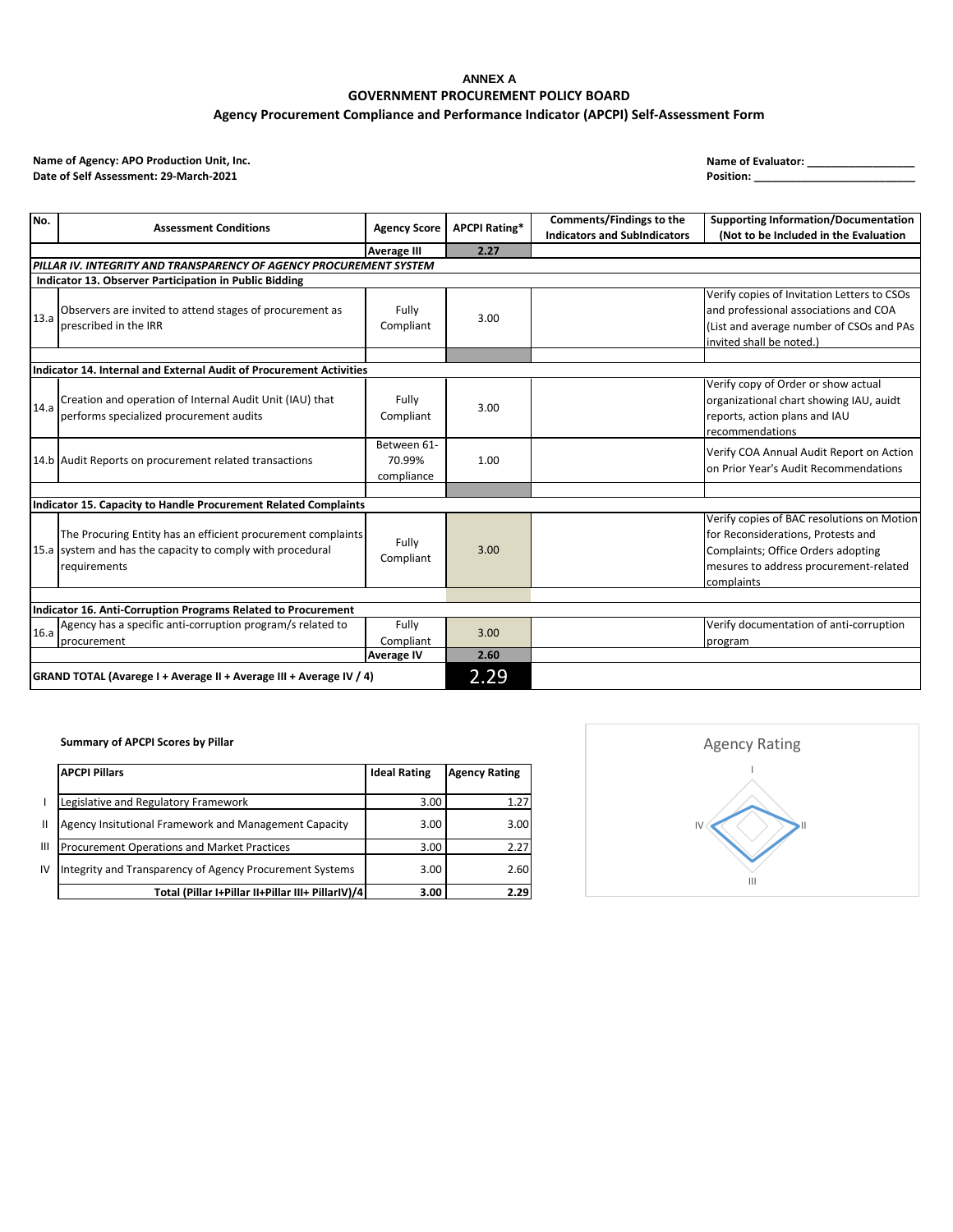#### **Annex D**

#### **PROCUREMENT CAPACITY DEVELOPMENT ACTION PLAN TEMPLATE**

#### **Name of Agency: APO Production Unit, Inc. Period: 2020 - 2021**

|     | Sub-Indicators Key Area for Development                                                                           | <b>Proposed Actions to Address Key Areas</b>                                                                                                                                                                                        | <b>Responsible Entity</b>                                                        | <b>Timetable</b>       | <b>Resources Needed</b> |
|-----|-------------------------------------------------------------------------------------------------------------------|-------------------------------------------------------------------------------------------------------------------------------------------------------------------------------------------------------------------------------------|----------------------------------------------------------------------------------|------------------------|-------------------------|
| 1.a | Percentage of competitive bidding and limited source bidding<br>contracts in terms of amount of total procurement | The Operations Group shall conduct extensive and thorough procurement<br>planning (3 month projection) by considering the following factors: (1)<br>nature of the goods to be procured, (2) availability in the market, (3) precise | Operation Group (Sales, PPC, Supply<br>Chain, and BAC)                           | First Semester of 2021 | n/a                     |
| 1.b | Percentage of competitive bidding and limited source bidding<br>contracts in terms of volume of total procurement | The Operations Group shall conduct extensive and thorough procurement<br>planning (3 month projection) by considering the following factors: (1)<br>nature of the goods to be procured, (2) availability in the market, (3) precise | Operation Group (Sales, PPC, Supply<br>Chain, and BAC)                           | First Semester of 2021 | n/a                     |
| 2.a | Percentage of shopping contracts in terms of amount of total<br>procurement                                       |                                                                                                                                                                                                                                     |                                                                                  |                        |                         |
| 2.b | Percentage of negotiated contracts in terms of amount of total<br>procurement                                     | The Operations Group shall conduct extensive and thorough procurement<br>planning (3 month projection) by considering the following factors: (1)<br>nature of the goods to be procured, (2) availability in the market, (3) precise | Operation Group (Sales, PPC, Supply<br>Chain, and BAC)                           | First Semester of 2021 | n/a                     |
| 2.c | Percentage of direct contracting in terms of amount of total<br>procurement                                       | The Operations Group shall conduct extensive and thorough procurement<br>planning (3 month projection) by considering the following factors: (1)<br>nature of the goods to be procured, (2) availability in the market, (3) precise | Operation Group (Sales, PPC, Supply<br>Chain, and BAC)                           | First Semester of 2021 | n/a                     |
| 2.d | Percentage of repeat order contracts in terms of amount of total<br>procurement                                   |                                                                                                                                                                                                                                     |                                                                                  |                        |                         |
| 2.e | Compliance with Repeat Order procedures                                                                           |                                                                                                                                                                                                                                     |                                                                                  |                        |                         |
| 2.f | Compliance with Limited Source Bidding procedures                                                                 |                                                                                                                                                                                                                                     |                                                                                  |                        |                         |
| 3.a | Average number of entities who acquired bidding documents                                                         | mprovement on conducting Market Study in preparation of Technical<br>Specifications/Terms of Reference and Approved Budget                                                                                                          | Operation Group (Sales, PPC, Supply First Quarter of 2021<br>Chain, BAC and TWG) |                        | n/a                     |
| 3.b | Average number of bidders who submitted bids                                                                      | mprovement on conducting Market Study in preparation of Technical<br>Specifications/Terms of Reference and Approved Budget                                                                                                          | Operation Group (Sales, PPC, Supply<br>Chain, BAC and TWG)                       | First Quarter of 2021  | n/a                     |
| 3.c | Average number of bidders who passed eligibility stage                                                            | mprovement on conducting Market Study in preparation of Technical<br>Specifications/Terms of Reference and Approved Budget                                                                                                          | Operation Group (Sales, PPC, Supply<br>Chain, BAC and TWG)                       | First Quarter of 2021  | n/a                     |
| 3.d | Sufficiency of period to prepare bids                                                                             |                                                                                                                                                                                                                                     |                                                                                  |                        |                         |
| 3.e | Use of proper and effective procurement documentation and<br>technical specifications/requirements                |                                                                                                                                                                                                                                     |                                                                                  |                        |                         |
| 4.a | Creation of Bids and Awards Committee(s)                                                                          |                                                                                                                                                                                                                                     |                                                                                  |                        |                         |
| 4.b | Presence of a BAC Secretariat or Procurement Unit                                                                 |                                                                                                                                                                                                                                     |                                                                                  |                        |                         |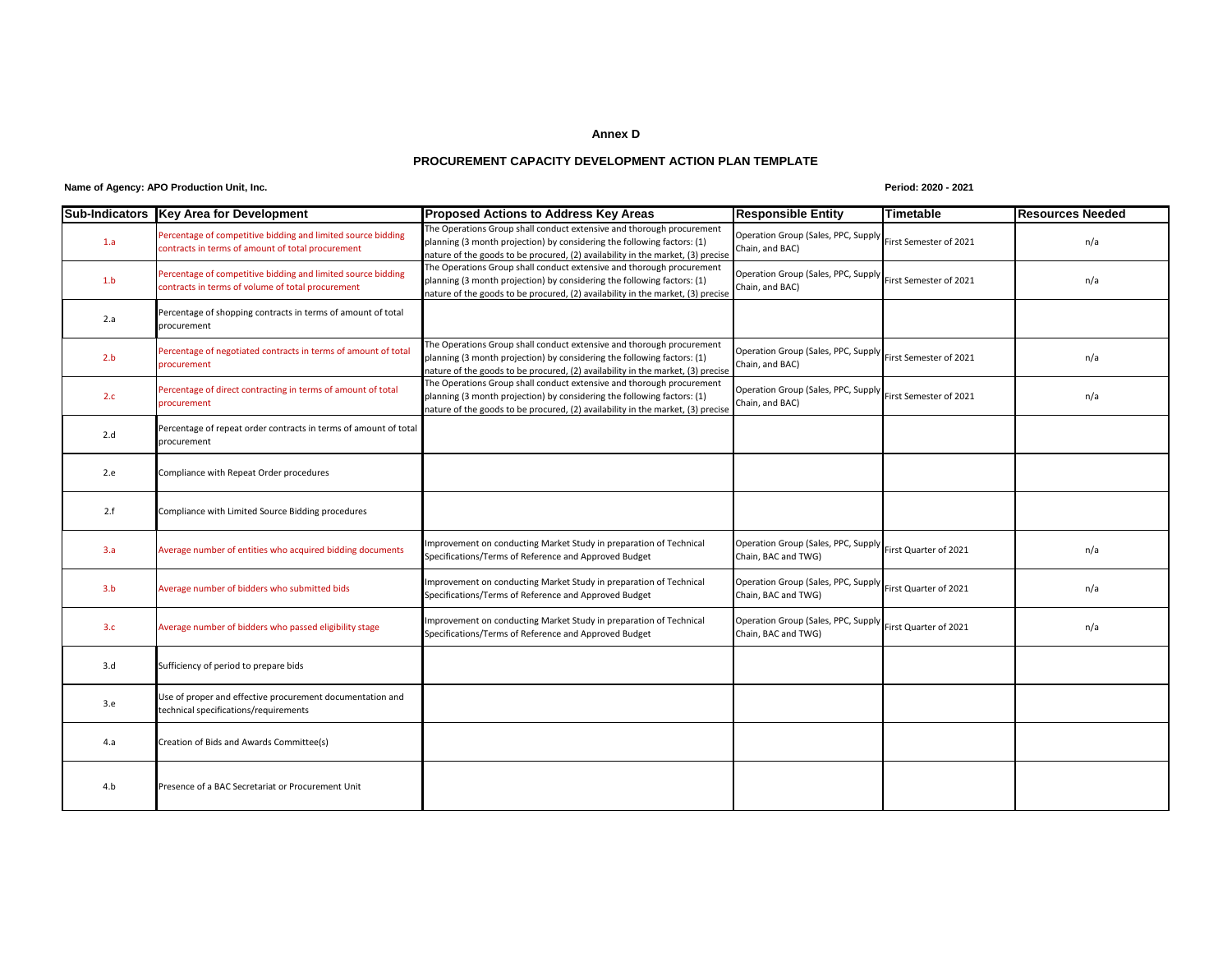| 5.a  | An approved APP that includes all types of procurement                                                                                                                          |                                                                                                                                                                                                                                   |                       |                        |     |
|------|---------------------------------------------------------------------------------------------------------------------------------------------------------------------------------|-----------------------------------------------------------------------------------------------------------------------------------------------------------------------------------------------------------------------------------|-----------------------|------------------------|-----|
| 5.b  | Preparation of Annual Procurement Plan for Common-Use<br>Supplies and Equipment (APP-CSE) and Procurement of Common-<br>Use Supplies and Equipment from the Procurement Service |                                                                                                                                                                                                                                   |                       |                        |     |
| 5.c  | Existing Green Specifications for GPPB-identified non-CSE items<br>are adopted                                                                                                  |                                                                                                                                                                                                                                   |                       |                        |     |
| 6.a  | Percentage of bid opportunities posted by the PhilGEPS-<br>registered Agency                                                                                                    |                                                                                                                                                                                                                                   |                       |                        |     |
| 6.b  | Percentage of contract award information posted by the<br>PhilGEPS-registered Agency                                                                                            |                                                                                                                                                                                                                                   |                       |                        |     |
| 6.c  | Percentage of contract awards procured through alternative<br>methods posted by the PhilGEPS-registered Agency                                                                  |                                                                                                                                                                                                                                   |                       |                        |     |
| 7.a  | Presence of website that provides up-to-date procurement<br>information easily accessible at no cost                                                                            |                                                                                                                                                                                                                                   |                       |                        |     |
| 7.b  | Preparation of Procurement Monitoring Reports using the GPPB-<br>prescribed format, submission to the GPPB, and posting in<br>agency website                                    |                                                                                                                                                                                                                                   |                       |                        |     |
| 8.a  | Percentage of total amount of contracts signed within the<br>assessment year against total amount in the approved APPs                                                          |                                                                                                                                                                                                                                   |                       |                        |     |
| 8.b  | Percentage of total number of contracts signed against total<br>number of procurement projects done through competitive<br>bidding                                              | To ensure that competitive bidding is the general mode of procurement to<br>be used when in comes to public procurement                                                                                                           | BAC, TWG and End-User | First Quarter of 2021  | n/a |
| 8.c  | Planned procurement activities achieved desired contract<br>outcomes and objectives within the target/allotted timeframe                                                        | To establish procedure for needs analysis and/or market research                                                                                                                                                                  | BAC, TWG and End-User | First Quarter of 2021  | n/a |
| 9.a  | Percentage of contracts awarded within prescribed period of<br>action to procure goods                                                                                          |                                                                                                                                                                                                                                   |                       |                        |     |
| 9.b  | Percentage of contracts awarded within prescribed period of<br>action to procure infrastructure projects                                                                        |                                                                                                                                                                                                                                   |                       |                        |     |
| 9.c  | Percentage of contracts awarded within prescribed period of<br>action to procure consulting services                                                                            |                                                                                                                                                                                                                                   |                       |                        |     |
| 10.a | There is a system within the procuring entity to evaluate the<br>performance of procurement personnel on a regular basis                                                        | To ensure that a system has been put into placed within the procuring<br>entity to evaluate the performance of procurement personnel and to create BAC and HRAD<br>activities to inform and update entities on public procurement |                       | Second Quarter of 2021 | n/a |
| 10.b | Percentage of participation of procurement staff in procurement<br>training and/or professionalization program                                                                  |                                                                                                                                                                                                                                   |                       |                        |     |
| 10.c | The procuring entity has open dialogue with private sector and<br>ensures access to the procurement opportunities of the<br>procuring entity                                    |                                                                                                                                                                                                                                   |                       |                        |     |
| 11.a | The BAC Secretariat has a system for keeping and maintaining<br>procurement records                                                                                             |                                                                                                                                                                                                                                   |                       |                        |     |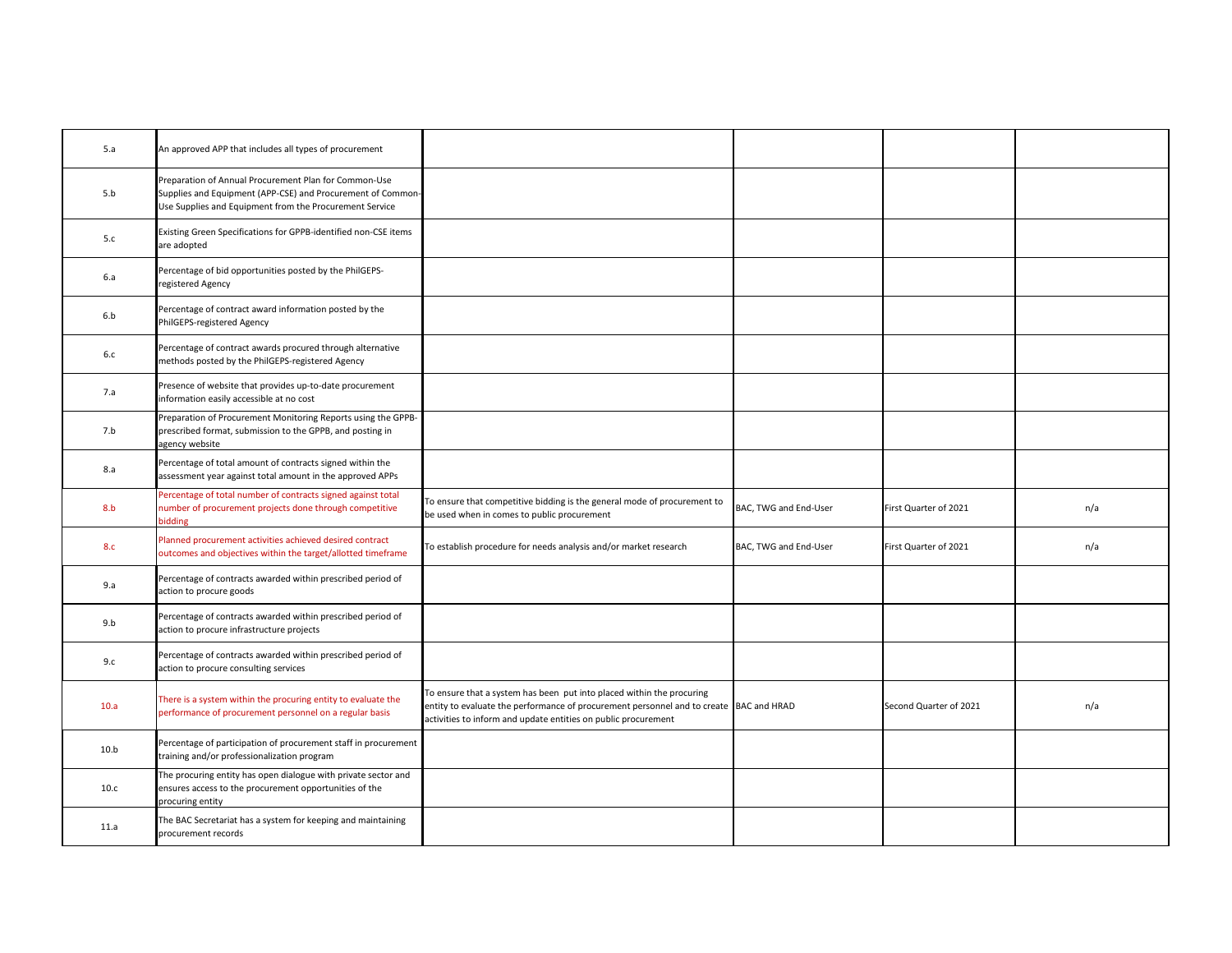| 11.b | Implementing Units has and is implementing a system for<br>keeping and maintaining complete and easily retrievable contract<br>management records                             |                                                                                     |                                                    |                        |     |
|------|-------------------------------------------------------------------------------------------------------------------------------------------------------------------------------|-------------------------------------------------------------------------------------|----------------------------------------------------|------------------------|-----|
| 12.a | Agency has defined procedures or standards in such areas as<br>quality control, acceptance and inspection, supervision of works<br>and evaluation of contractors' performance |                                                                                     |                                                    |                        |     |
| 12.b | Timely Payment of Procurement Contracts                                                                                                                                       |                                                                                     |                                                    |                        |     |
| 13.a | Observers are invited to attend stages of procurement as<br>prescribed in the IRR                                                                                             |                                                                                     |                                                    |                        |     |
| 14.a | Creation and operation of Internal Audit Unit (IAU) that performs<br>specialized procurement audits                                                                           |                                                                                     |                                                    |                        |     |
| 14.b | Audit Reports on procurement related transactions                                                                                                                             | On-going Program in establishing audit of procurement processes and<br>transactions | Auditing Department with<br><b>Operation Group</b> | Second Quarter of 2021 | n/a |
| 15.a | The Procuring Entity has an efficient procurement complaints<br>system and has the capacity to comply with procedural<br>requirements                                         |                                                                                     |                                                    |                        |     |
| 16.a | Agency has a specific anti-corruption program/s related to<br>procurement                                                                                                     |                                                                                     |                                                    |                        |     |